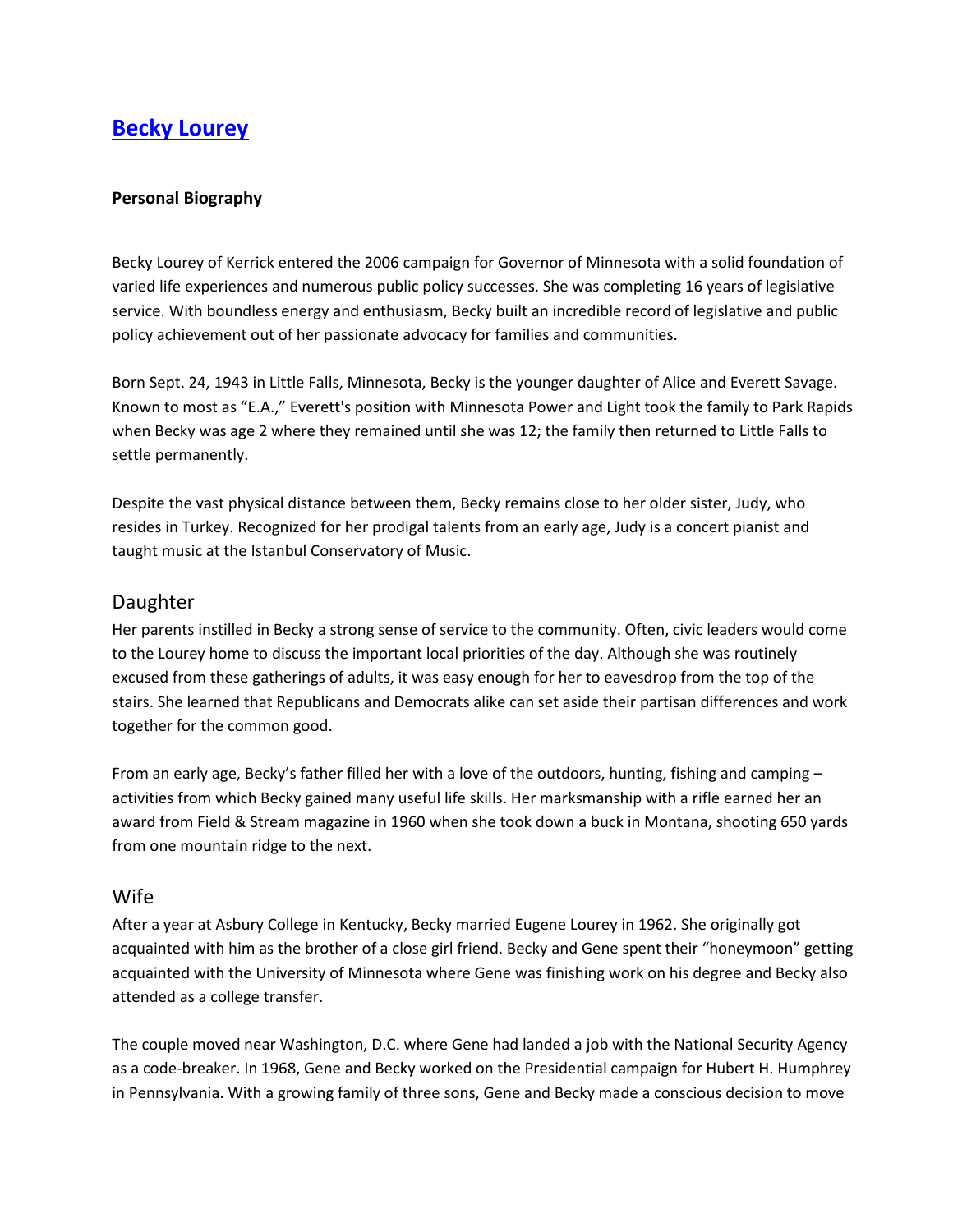back to Minnesota in 1969 because they strongly believed their home state was the best place a raise a family.

The family lived in the Wedge neighborhood of Minneapolis and Gene worked at the University of Minnesota. Becky and Gene joined with others in their neighborhood to form the Wedge Neighborhood Association, helping transform a declining, high-crime area into a highly desirable quarter of Minneapolis. The organization today remains an energetic and important pillar of the Wedge Neighborhood's success story.

## Mother

Family is central to Becky's life, and the experiences of raising 12 adopted and birth children are a touchstone for the public policies she has pursed as a Minnesota Senator and member of the House. Becky and Gene have 15 grandchildren. The Lourey siblings are all very close and supportive of the family.

Oldest son **Tim** worked for Minnesota Power, and then the Minnesota Department of Corrections (DoC) in Moose Lake where he was a plant maintenance engineer (PME) before retirement. Originally, Tim took an interest in farming when the Lourey family had cattle. He is an incredibly creative music writer and guitarist. Tim has three children, step-daughter Michella, sons Dallos and Sal, and three grandchildren – Etta, Anthony and Davey Lynn.

**Matt** always looked for fun. He was especially successful in track where he posted two high school records. Matt also enjoyed basketball, but wasn't a regular player on the school team. On parents night his senior year, he played and contributed four points on two baskets – the margin of victory for his Askov basketball team; and the crowd cheered his success. He also was Homecoming King. Matt had a love of flying from an early age, and he fulfilled his dream by serving his country for 21 years serving in the Marine Corps and the Air National Guard. A decorated Kiowa Warrior helicopter pilot for the U.S. Army, Matt died May 27, 2005 as a result of injuries received in combat over Buhriz, Iraq where he was serving in his second tour of duty. He was married to Lisa, retired from the Army as a Major after two decades of service. She served as a Joint Chiefs of Staff / Office of the Secretary of Defense Intern, and holds a master's degree from Georgetown University in Policy Management. Furthering her education in college, Lisa is now an acupuncturist at the Omaha VA Medical Center.

**Tony** served in the Minnesota State Senate for 12 years where he chaired the Finance Health and Human Services Budget Division, served as state commissioner of Human Services, and then taught Social Studies at East Central High School. Tony is taking the helm of Nemadji as CEO, effective in early 2023. He earned his J.D. from William Mitchell and a B.A. in philosophy from the University of Minnesota. He often comments, "It helps to be a philosopher when you grow up in a household of 12 children." His wife, Marlana, has worked both as a broadcast and print journalist. With a strong interest in politics, Marlana managed Becky Lourey's successful state Senate campaign in 1996. Tony and Marlana have three children, daughter Chelsea, sons Stuart and Colton, and two grandchildren - Jace and Madilin.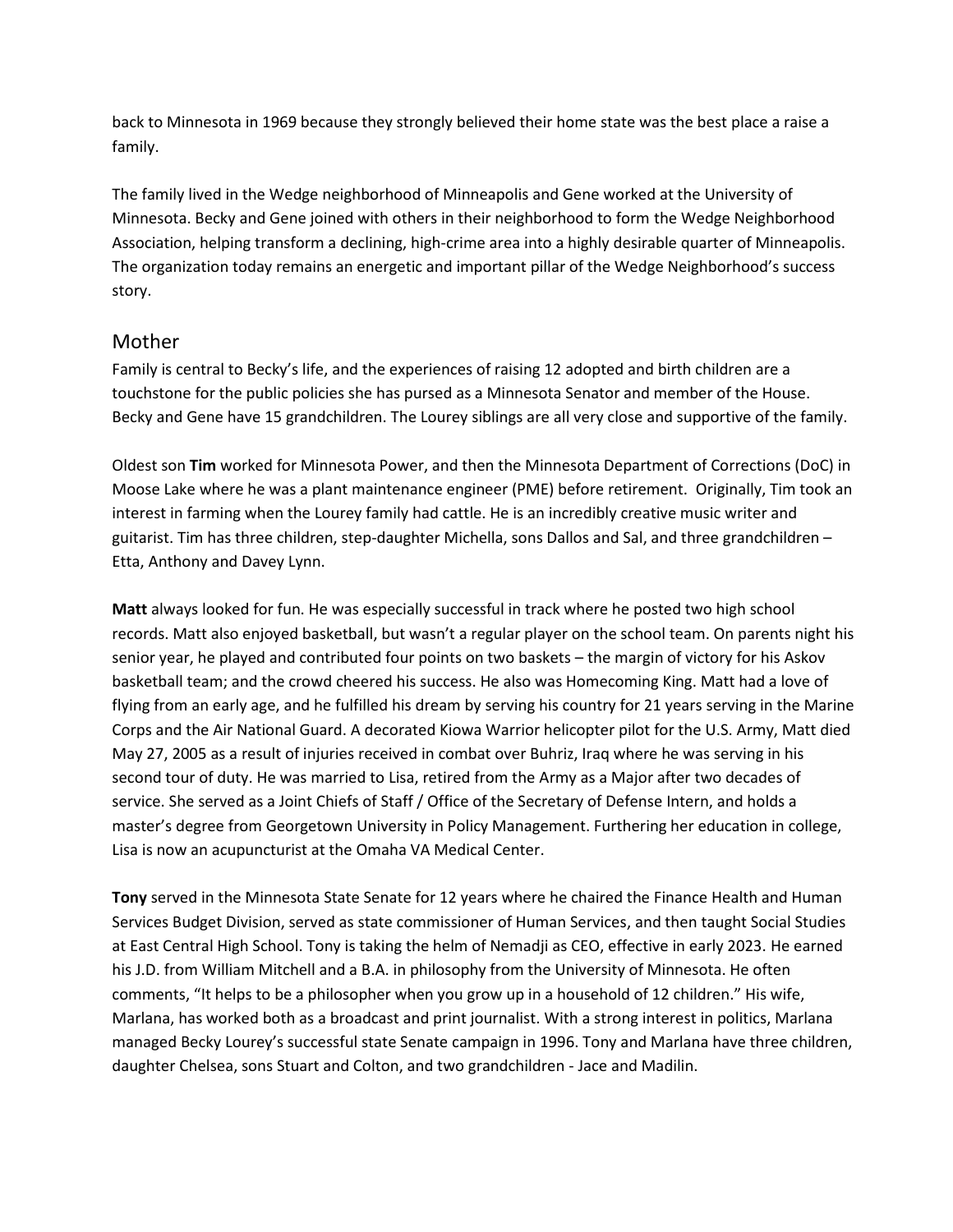**Jay** shared a bedroom with Matt, and they also shared various interests. Jay asked why airplanes drop bombs instead of love the night before he died during open-heart surgery in 1971 at age 5. That night he had drawn a picture of an airplane dropping loads of love, each one bigger than the last one. Jay was full of love for his family and everyone he met. While the tragedy shook Becky and Gene's confidence, Tim, Matt and Tony helped their parents regain their strength to adopt seven more children.

**Leah** is the Human Resources Director at 2020 RMP, returning to Minnesota after running a dentist's office in Alaska. She is known for her talents as a cook and ballet dancer. Her husband Ken is a carpenter employed by NRC in charge of remodeling and maintenance, and runs EDL Farm Forest Properties. Leah and Ken have a son Kody, and daughter Sage.

**Kristin** is an emergency room physician in western Wisconsin. She graduated from medical school after working as a physical therapist. In high school, she was an MVP basketball player, Athlete of the Year in her senior year, and was Homecoming Queen. Kristen and her former husband, Scott, have a daughter - JoLee, and son - James.

**Kim** became CEO of Nemadji after her father Gene's death, leaving in 2013 to start a new company, 2020 RMP, where she is CEO. She has a college degree in international relations and languages. Kim entertains the family by providing a unique and often-humorous perspective. Her husband, Dan, is very musical, playing in a band and teaching music. Kim and Dan have a daughter, Emily, and a son, Matthew, named after his Uncle Matt.

**Ben** graduated with degrees in both psychology and communications, and then went to bartending school before moving out West. He also received an associate degree in paralegal studies. He earned his master's degree in business administration with an emphasis in global management while working for Dolby Laboratories, and is now managing corporate high-rise properties with Jones Lang LaSalle-Amazon in California.

**Heidi** has a degree in criminology. Her never-ending generosity is an inspiration to the Lourey family. She was a gutsy little girl and kept her fearless, can-do attitude as she grew older. When the family moved to the farm in Kerrick, fixing the fence was on the list of repairs. Cows would wander right up to the house, and preschooler Heidi would step out the door and say, "Get out of here cows," and they actually obeyed her. Since 1991, Heidi is Nemadji's Compliance Officer.

**Maria** has a degree in psychology and communications. She is known for keeping the pulse of the Lourey family, and she keeps everyone informed of all the happenings. She held key roles in the production and billing departments at Nemadji, as well as in the child care and senior nutrition operations located there prior to her current work at Anoka County as a Workforce Development Specialist. Maria and her former husband, Joe, have a daughter Allison, and twins – son Jacob and daughter Isabella.

**Fernando** was big and strong and had a heart filled with love for all. His passion was his son, his family and the great outdoors. He was always the first one to give you that much-needed hug or smile. A very good